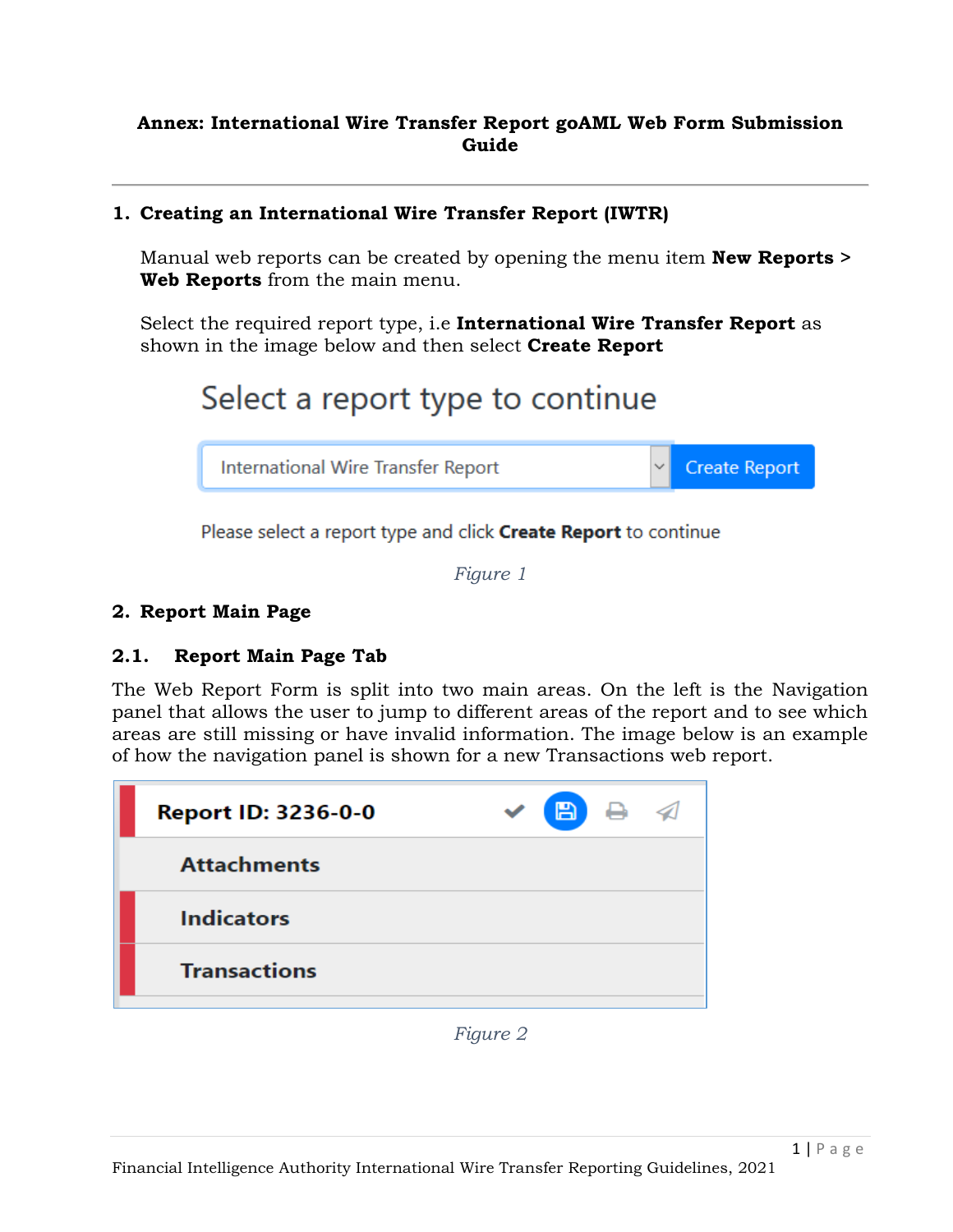The **Report Tab** in the Navigation Panel is selected by default and is the Report Main Page. In this tab is the report ID and the actions that can be associated with a report.

The **Red** bar on the left of a tab indicates that the data for that tab is incomplete or invalid. Also, for the Report tab, the bar is also red if ANY of the other sections below are red. All of the red bars must be green for the report to be submitted. Tabs without a red or green bar are optional.



*Figure 3*

Once the whole report is complete and valid the bar on the left of the Report tab will appear green as shown below.



*Figure 4*

The actions on the **Report Tab** are

| <b>Undo Delete</b>                                                                                                                                                                                                                                                                                                                                                                                            |
|---------------------------------------------------------------------------------------------------------------------------------------------------------------------------------------------------------------------------------------------------------------------------------------------------------------------------------------------------------------------------------------------------------------|
| This is only shown after a <b>Delete</b> operation. When clicked the<br>deleted object will be restored.                                                                                                                                                                                                                                                                                                      |
| <b>Save</b>                                                                                                                                                                                                                                                                                                                                                                                                   |
| Saves the report. This can be done at any time and allows the user<br>to reload the report in its current state to be completed later.                                                                                                                                                                                                                                                                        |
| <b>Print Preview</b>                                                                                                                                                                                                                                                                                                                                                                                          |
| This opens the report in a new tab in a print ready format. If there<br>are changes made in the report form since the report was last<br>saved the button will be disabled. Once the report is saved it will<br>be enabled again. This is because the preview shows the report<br>that was last saved, so that there is no discrepancy between what<br>is shown in the form and what is shown in the preview. |
| <b>Submit</b>                                                                                                                                                                                                                                                                                                                                                                                                 |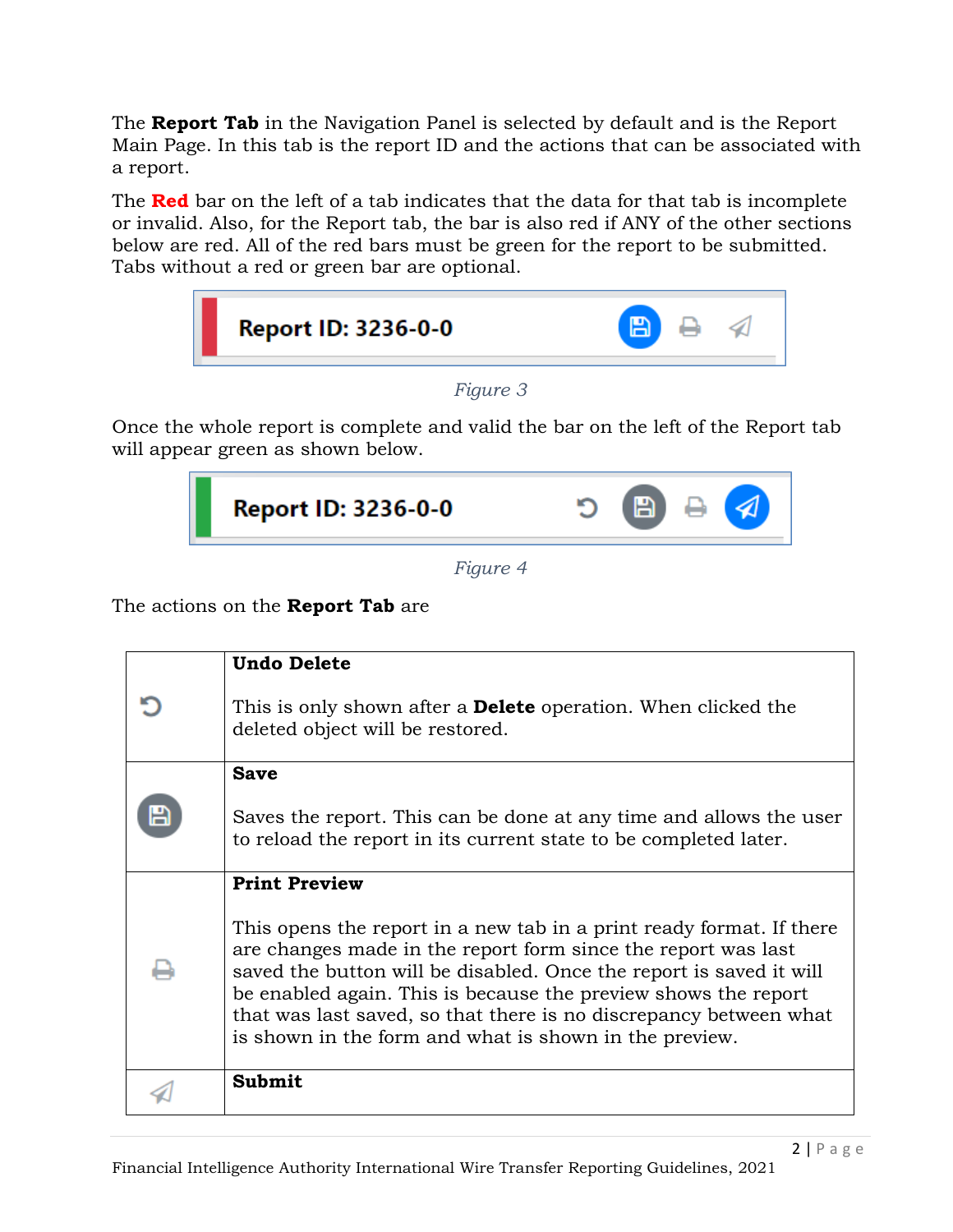

#### **2.2. Report Main Page Form**

The Report Main page shows the Report Headers, the Reporting Person and the Location sections of the Report. The report type is displayed at the top and underneath the **Local Currency Code**, the **Reporting Entity** and **Reporting Entity ID** are for the RE that the user is logged in as and the **Report ID** for the current report.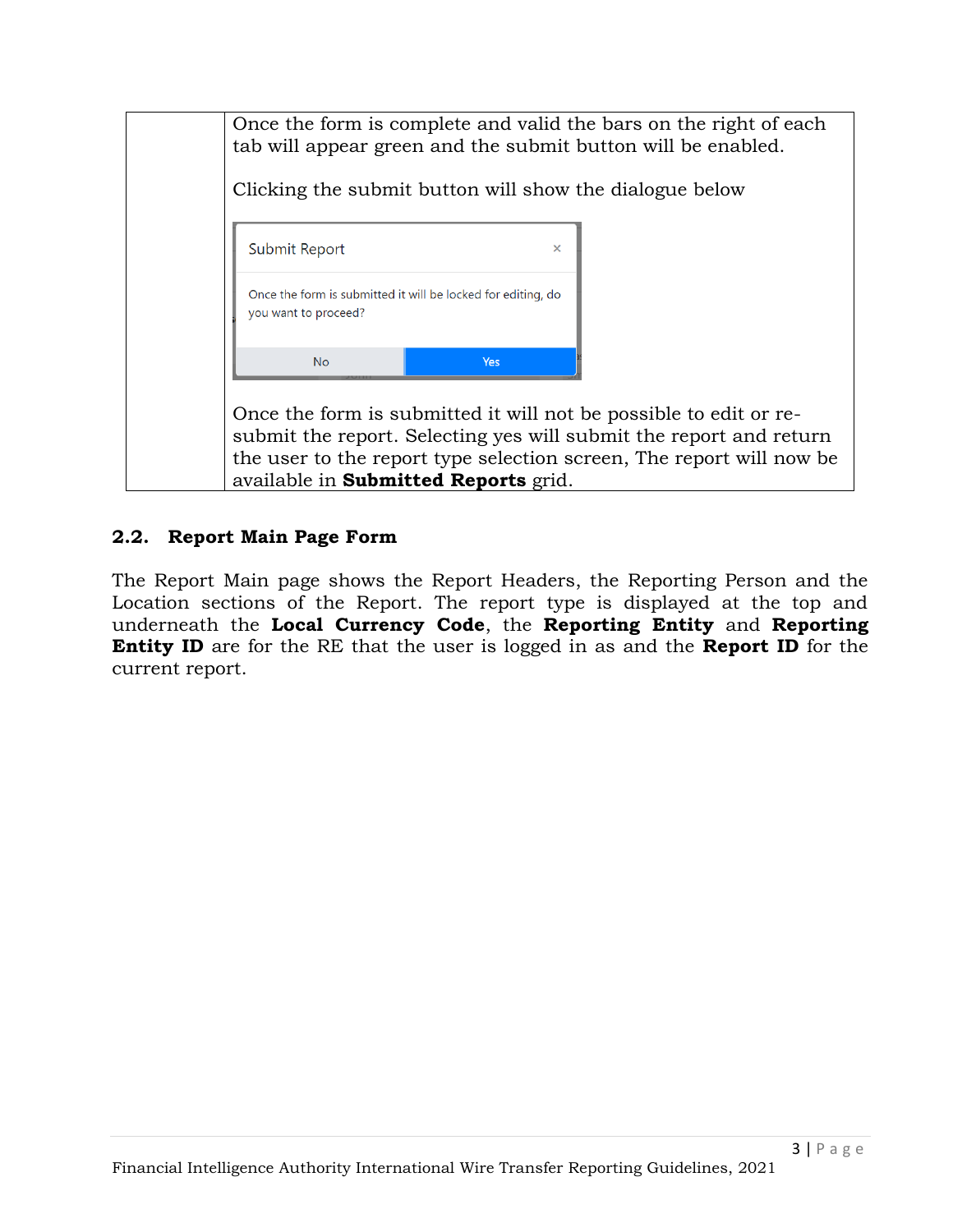|  | <b>International Wire Transfer Report</b> |  |  |  |
|--|-------------------------------------------|--|--|--|
|--|-------------------------------------------|--|--|--|

| Local Currency Code: UGX             | Reporting Entity: Financial Intelligence Unit (FIU) |                               | Entity ID: 1   | Report ID: 3715-0-0  |                   |
|--------------------------------------|-----------------------------------------------------|-------------------------------|----------------|----------------------|-------------------|
| * Reporting Entity Branch<br>Kampala | <b>Reporting Entity Reference</b>                   | * Reference Date<br>8/25/2020 | $\mathfrak{m}$ | <b>FIU Reference</b> |                   |
| Reason                               |                                                     |                               |                |                      |                   |
|                                      |                                                     |                               |                |                      | ă                 |
| Action                               |                                                     |                               |                |                      |                   |
|                                      |                                                     |                               |                |                      |                   |
|                                      |                                                     |                               |                |                      | ă                 |
| ↓ Reporting Person                   |                                                     |                               |                |                      | Load current user |
| Title                                | * First Name                                        | * Last Name                   |                | Email                |                   |
|                                      | goaml                                               | goaml                         |                | ivan.bwire@fia.go.ug |                   |
| Gender                               | <b>Birth Date</b>                                   | <b>NIN</b>                    |                | Nationality 1        |                   |
| Occupation                           | M/d/yyyy<br>* Passport Number                       | 曲<br>Passport Country         |                |                      |                   |
|                                      |                                                     |                               |                |                      |                   |
| $\vee$ Location                      |                                                     |                               |                |                      | $\circ$ $\circ$   |
| * Type                               | * Address                                           | Town                          |                | $\text{-}$ City      |                   |
| Work                                 | Kampala<br>$\checkmark$                             |                               |                | Kampala              |                   |
| Zip                                  | * Country                                           | State                         |                |                      |                   |
|                                      | <b>UGANDA</b>                                       | $\checkmark$                  |                |                      |                   |

*Figure 5*

#### **2.2.1. Reporting Person**

When a form is first loaded, the **Reporting Person** section is auto-populated with the details of the user you are logged in as

This person object cannot be edited in the same way that other person objects can be. Once the form is saved, the reporting person will stay the same

If another user opens the form, it is not automatically overridden by that user.

However, if you want to change the reporting person details with your own details. Or if you have updated the details that you want reflected in the saved report, click on the **Load Current User** button in the top right of the **Reporting Person** collection.

A confirmation dialog will be displayed asking if you wish to replace this person object with the details of the current user.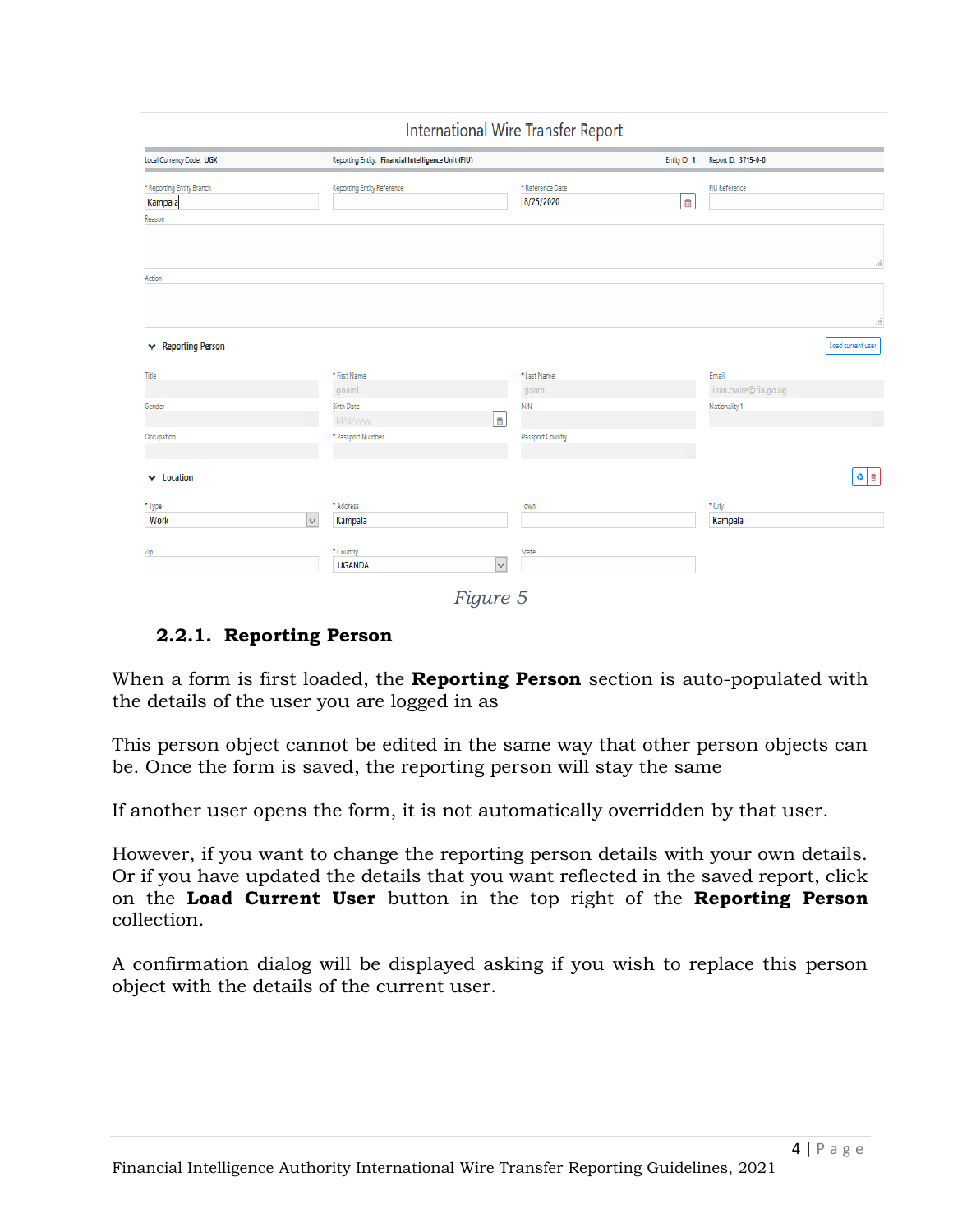

*Figure 6*

Select **Yes** to make the replacement

# **3. Transactions**

# **3.1. Transactions List Tab**

Selecting the Transactions List tab will show the list of Transactions in a grid containing the Transaction Number, Date, Amount and Transmode code for each transaction. The total number of Transactions in the report is shown in a badge next to the **Transactions** header and the total amount of all the values of the transactions in the report are shown on the right of the tab.

| <b>Transactions</b> 2 | 246 7AR |
|-----------------------|---------|
|                       |         |

# *Figure 7*

The image below is an example of when the mouse pointer is hovered over the Transactions List Tab. This shows the actions that can be done on the transactions list.



*Figure 8*

The actions on the transactions list are:

|   | <b>Expand</b> / Collapse                                                                                                                                                           |
|---|------------------------------------------------------------------------------------------------------------------------------------------------------------------------------------|
| " | Expand or collapse the transaction trees in the navigator.<br>When the trees are collapse there is only a tab for each<br>transaction in the list under the Transactions List tab. |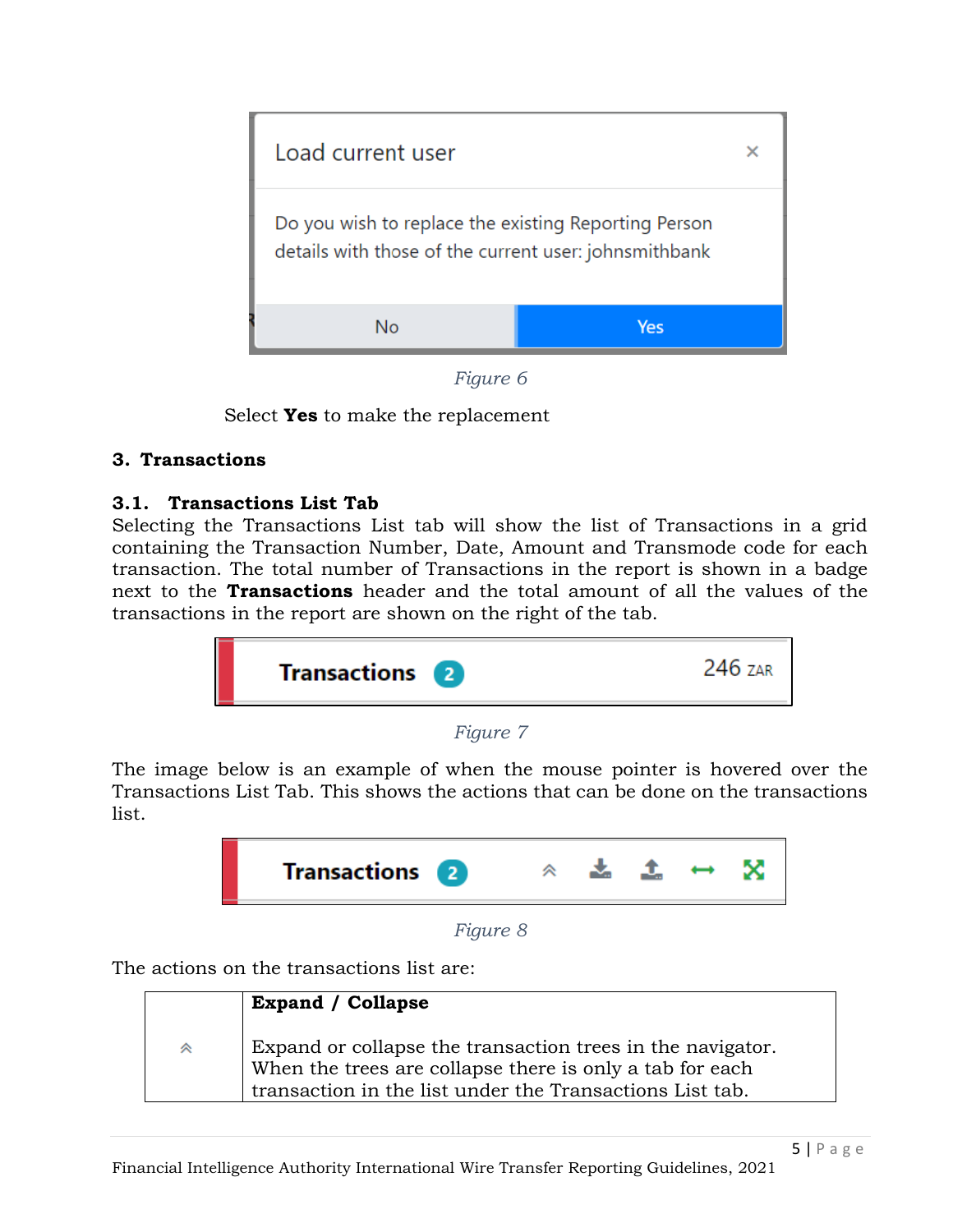|    | Download all the transactions in the report                 |
|----|-------------------------------------------------------------|
| ł, | See the section below on uploading/downloading transactions |
|    | <b>Upload transactions</b>                                  |
| 1  | See the section below on uploading/downloading transactions |
|    | Create a new Bi-Party transaction                           |
|    |                                                             |

# **3.2. Transactions List**

#### **Transactions** Status Number Date **Local Amount Transmode Code TRNWEB0819 21** 11/8/2019  $\mathbf G$  $123$ **ATM** × **NOV 19 TRNWEB0820 21**  $\mathcal{C}$ 11/7/2019 123 Remittance **NOV 19**

#### *Figure 9*

# **3.3. Transaction Tab**

Selecting the Transaction tab, the transaction form in the editor for that particular transaction. The indicator  $\leftrightarrow$  shows that the transaction is a Bi-Party and the transaction number and amount are also displayed.



When the mouse pointer is hovered over the transaction tab the actions to download or delete the transactions are displayed.



#### *Figure 11*

When a transaction is populated, a sub-Tab is created under the Transaction Tab for each **Account**, **Person** or **Entity** that is added to the transaction. The image below shows a Bi-Party transaction from and Account called *MyAccName* to a Person called *James Smith*. The account contains an Entity called *MyEntityName* which in turn contains director (which is a person object) called *MyDirectorName.*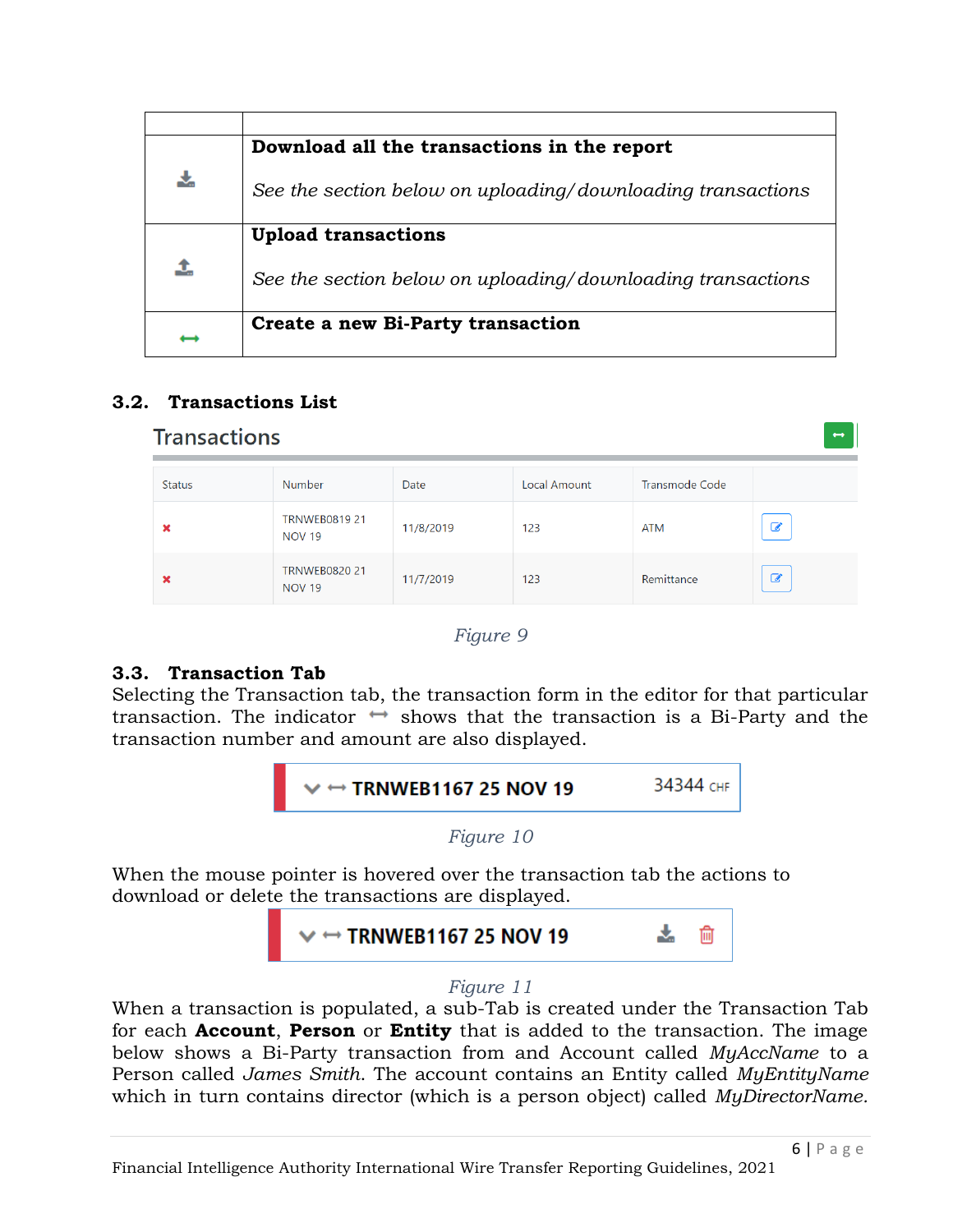Each of these sub-tabs can be selected to navigate immediately to that object in the transaction.



*Figure 12*

|                      | <b>Expand / Collapse</b>                                                           |
|----------------------|------------------------------------------------------------------------------------|
|                      | <b>Bi-Party Transaction</b>                                                        |
| X                    | <b>Multi-Party Transaction</b>                                                     |
| $\ddot{\phantom{0}}$ | From                                                                               |
|                      | To                                                                                 |
| $\circ$              | <b>Account</b> (account name is shown as title)                                    |
| 圓                    | <b>Entity</b> (entity name is shown as title)                                      |
| ≗                    | <b>Person</b> including Directors (first name and last name are<br>shown as title) |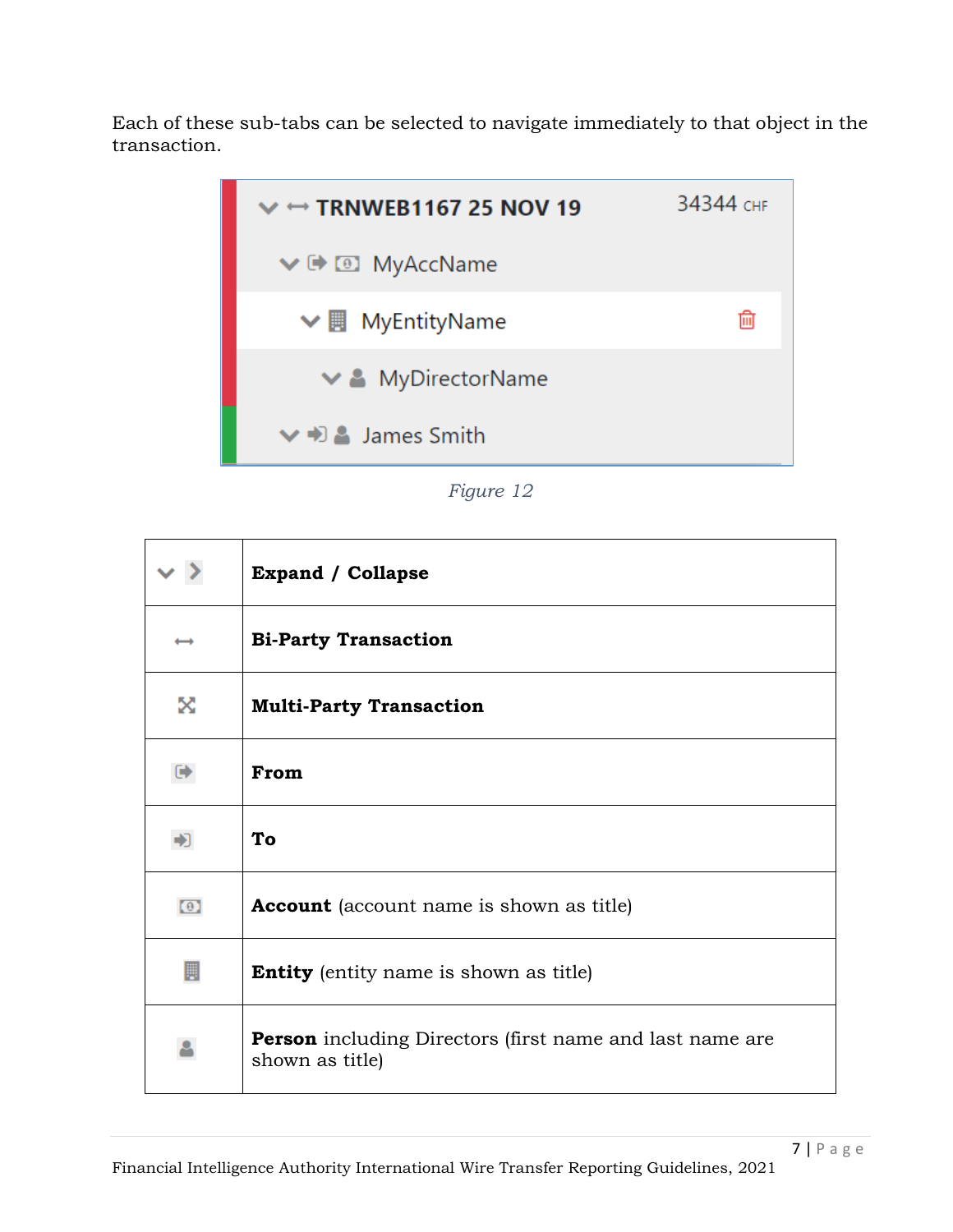#### **3.4. Transaction Form**

Once a transaction is added the Transaction form will be shown. An example of a Bi-Party transaction form is given below. The fields which are mandatory will be displayed in pink with a red outline.

| ¢ĝ<br>Local Amount is required!<br>Date is required!<br>Late Deposit?<br><b>Posting Date</b><br>$\Box$<br>雦<br>M/d/yyyy<br>M/d/yyyy<br>authorized<br>Teller<br>Location |                                     |
|-------------------------------------------------------------------------------------------------------------------------------------------------------------------------|-------------------------------------|
|                                                                                                                                                                         |                                     |
|                                                                                                                                                                         |                                     |
|                                                                                                                                                                         |                                     |
|                                                                                                                                                                         |                                     |
| Description is required!                                                                                                                                                |                                     |
|                                                                                                                                                                         |                                     |
|                                                                                                                                                                         |                                     |
| Comments                                                                                                                                                                |                                     |
|                                                                                                                                                                         |                                     |
|                                                                                                                                                                         |                                     |
|                                                                                                                                                                         |                                     |
| <b>■ From</b><br>Account Account (My Client)<br>٠<br>Person Person (My Client)<br>٠<br>買<br>٠<br>А<br>$\odot$                                                           | Entity<br><b>Entity (My Client)</b> |
|                                                                                                                                                                         |                                     |
|                                                                                                                                                                         |                                     |
| $\bigtriangledown$ To<br>Account Account (My Client)<br>Person   Person (My Client)<br>÷<br>۰<br>۰<br>$\bullet$<br>圓                                                    | <b>Entity (My Client)</b><br>Entity |

*Figure 13*

To add a party to either the **From** or **To** select one of the 6 buttons **Account**, **Account My Client**, **Person, Person My Client**, **Entity** or **Entity My Client**

#### **3.4.1. Fields**

Mandatory fields are shown by a red asterisk next to the field name.

| * Address           |  |
|---------------------|--|
| <b>Some Address</b> |  |

If there are validation errors on the field the field is highlighted pink and the error is shown in place of the field name.

| Address is required! |  |
|----------------------|--|
|                      |  |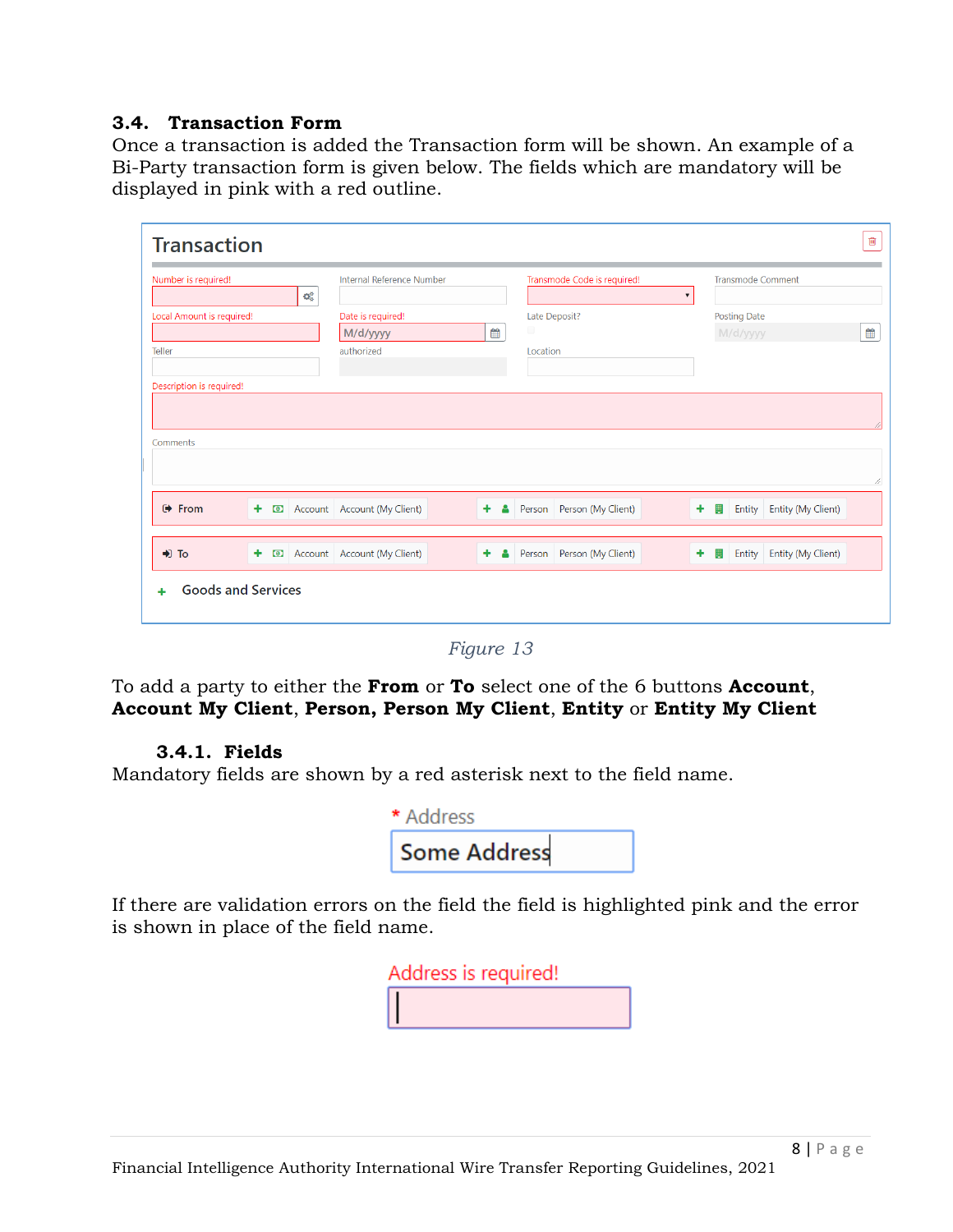Hovering the mouse pointer over the field name provide a Tooltip for the field. There may be extra information available here to determine what values should be entered.

| <b>First Name Tooltip</b> |  |
|---------------------------|--|
| * First Name              |  |
| <b>James Smith</b>        |  |

Tooltips also show the error messages if there is not enough room to show them in the form.



Some fields are mutually exclusive, such as the **institution code** and **swift** in the Account object. Only one of them can be selected and is required. Use the radio buttons on the left of the field to activate the field before entering data.



# **3.4.2. Collections**

Some objects contain a collection of other objects, for example [Figure 14](#page-9-0) below shows some of the collections for a **Person** object.

Clicking on the  $\pm$  button on the left of the collection name adds another object to this collection. Once the maximum number of objects have been added the button is greyed out. In the image below the **Employer Address** button is greyed out because only a maximum of 1 object can be added. Whereas the **Addresses** Collection button is still active even though there are 2 two objects already added as there is no limit on the objects for the Addresses collection. If there is a minimum of 1 object required in the collection then the object will be added automatically when the Person, Account or Entity is created.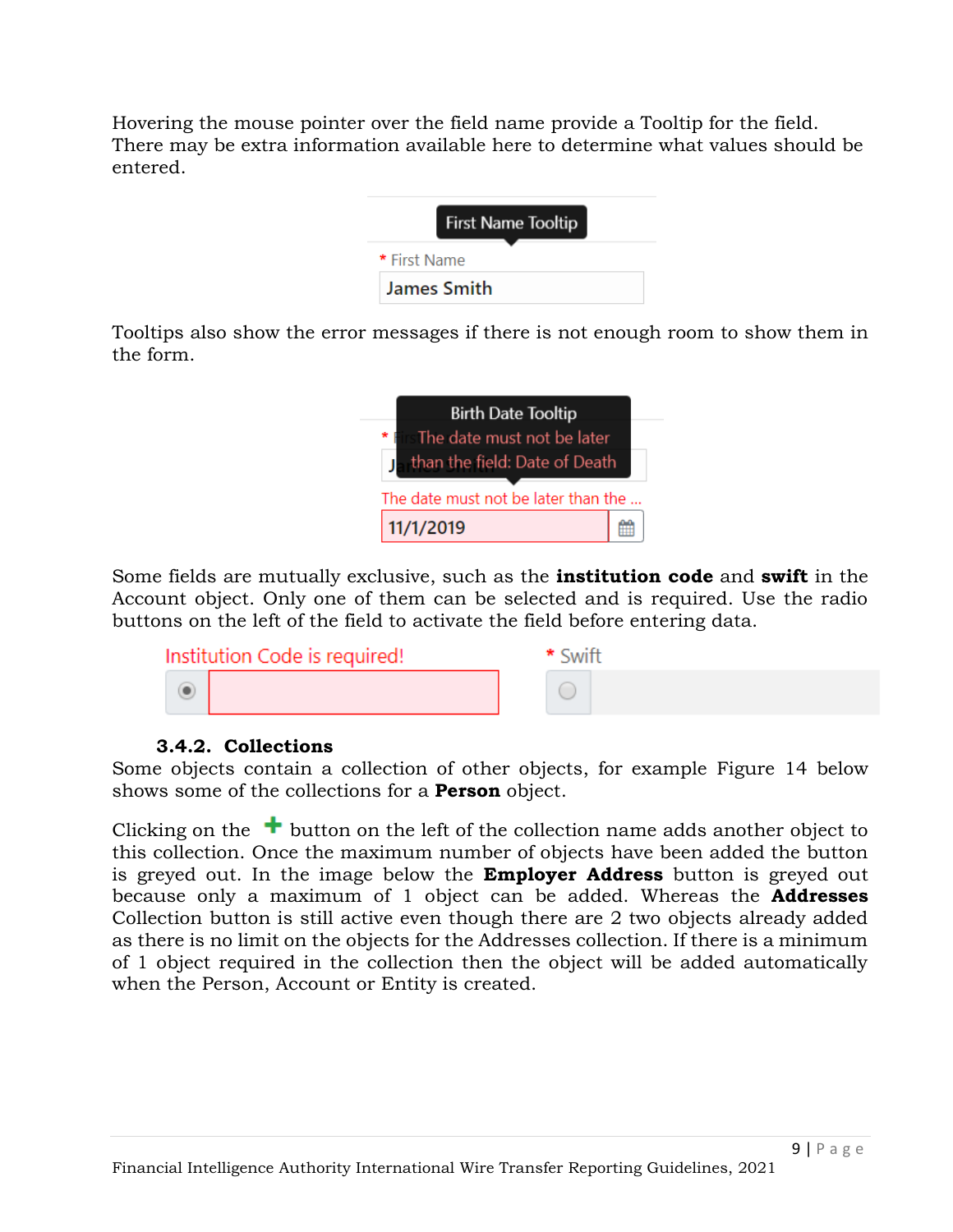| ÷ | <b>Employer Address</b> | $\checkmark$                            |                                                       |              | ۵<br>勔            |
|---|-------------------------|-----------------------------------------|-------------------------------------------------------|--------------|-------------------|
|   |                         | Type is required!<br>$\pmb{\mathrm{v}}$ | Address is required!                                  | Town         | City is required! |
|   |                         | Zip                                     | * Country<br><b>SWITZERLAND</b><br>$\pmb{\mathrm{v}}$ | <b>State</b> |                   |
|   |                         | Comments                                |                                                       |              |                   |
|   |                         |                                         |                                                       |              |                   |
|   | <b>Employer Phone</b>   |                                         |                                                       |              |                   |
| ٠ |                         |                                         |                                                       |              |                   |
| ٠ | <b>Addresses</b>        | $\times$ #1                             |                                                       |              | $\bullet$<br>勔    |
|   |                         | Type is required!<br>$\pmb{\mathrm{v}}$ | Address is required!                                  | Town         | City is required! |
|   |                         | Zip                                     | * Country                                             | State        |                   |
|   |                         |                                         | SWITZERLAND<br>$\pmb{\mathrm{v}}$                     |              |                   |
|   |                         | Comments                                |                                                       |              |                   |
|   |                         |                                         |                                                       |              |                   |
|   |                         |                                         |                                                       |              |                   |
|   |                         | $\times$ #2                             |                                                       |              | o<br>勔            |
|   |                         | Type is required!                       | Address is required!                                  | Town         | City is required! |
|   |                         | $\boldsymbol{\mathrm{v}}$               |                                                       |              |                   |
|   |                         | Zip                                     | * Country                                             | State        |                   |
|   |                         |                                         | <b>SWITZERLAND</b><br>$\pmb{\mathrm{v}}$              |              |                   |
|   |                         | Comments                                |                                                       |              |                   |

*Figure 14*

# <span id="page-9-0"></span>**3.4.3. Reuse of objects**

Several objects in the web form can be reused to prevent having to repeat filling out the data multiple times. The objects are **Account**, **Person**, **Entity** and **Address.** (and the associated '**My Client'** objects)

This is done by selecting the  $\left| \bullet \right|$  icon in the top right corner of a reusable object this will open a dialog, like the one shown below for **Persons** below.

| <b>Select</b>     |                  |                   | $\times$ |
|-------------------|------------------|-------------------|----------|
| <b>First Name</b> | <b>Last Name</b> | <b>Birth Date</b> |          |
| John              | Smith            |                   |          |
| James             | Smith            |                   |          |
|                   |                  | Select<br>Cancel  |          |

*Figure 15*

Select a row for the object you wish to re-use and then select the **Select** button. The data from the object will be copied into the form from where the dialog was opened.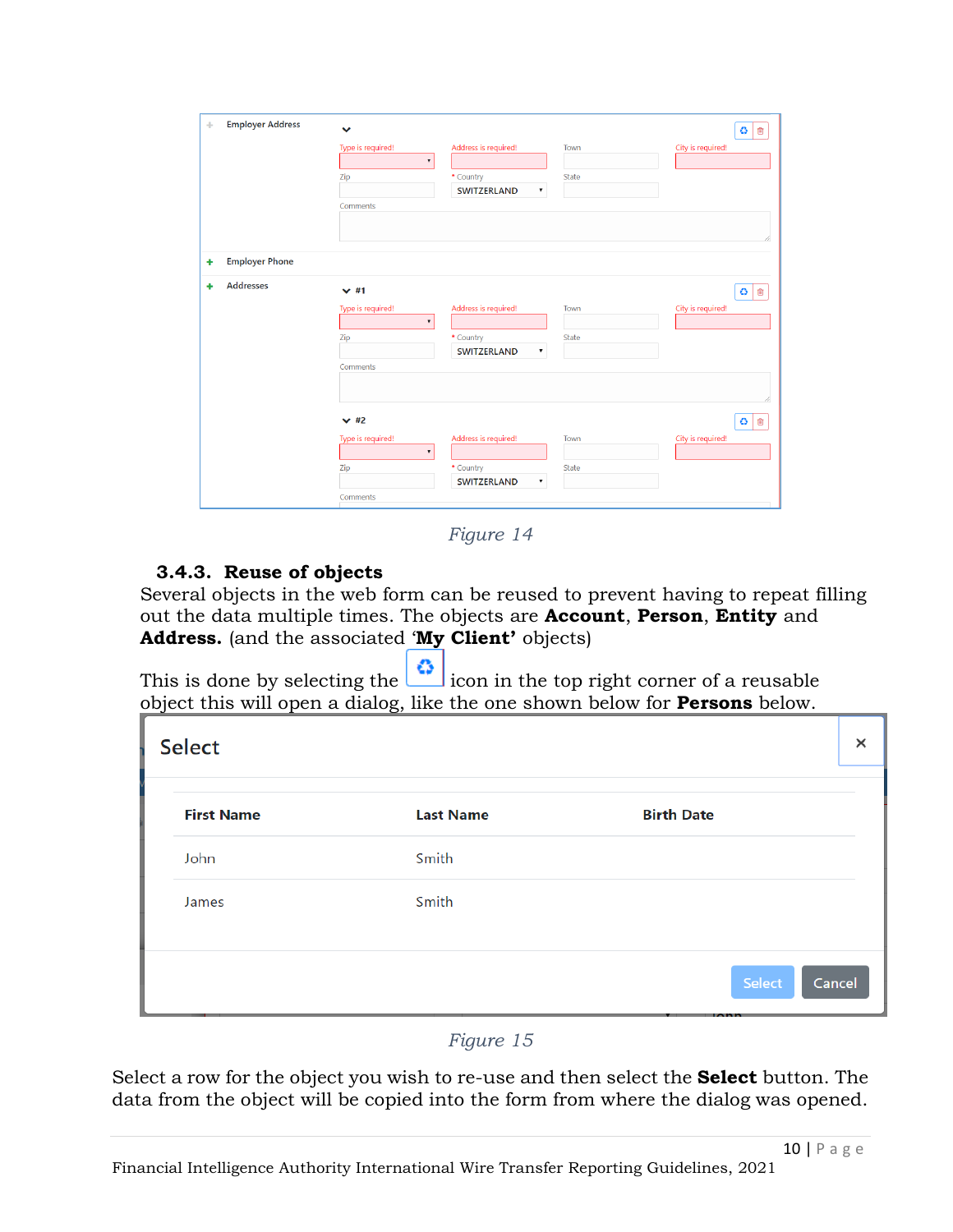**N.B.** Once an object is re-used it is linked. This means that when an object is reused, any changes in either of those objects will be reflected in the other. So for example if a **Person** *John Smith* was re-used in several transactions in the form. If the last name was changed in one of those objects it will be reflected in all of the other instance. The headers of the reusable object are **NOT** copied or linked.

When adding a party to a Transaction the headers of the object are slightly different depending on where the party is being added to the transaction.

For example the two images below show a **Person** object added as a **From** and **To**  respectively. The headers of the party are shown with a blue dotted line.

These headers are **NOT** copied across when an object is re-used and are specific to that particular party instance.

| Funds Code is required!      | <b>Funds Comment</b> | Country                            |   |                    |  |
|------------------------------|----------------------|------------------------------------|---|--------------------|--|
| <b>Foreign Currency</b><br>٠ |                      |                                    |   |                    |  |
| Conductor<br>٠               |                      |                                    |   |                    |  |
| Title                        | Gender               | * First Name                       |   | * Last Name        |  |
|                              |                      | James<br>$\boldsymbol{\mathrm{v}}$ |   | Smith              |  |
| Middle Name                  | Prefix               | <b>Birth Date</b>                  |   | <b>Birth Place</b> |  |
|                              |                      | M/d/vvvv                           | 倫 |                    |  |

| Funds Code is required!      | <b>Funds Comment</b> | Country      |             |  |
|------------------------------|----------------------|--------------|-------------|--|
| <b>Foreign Currency</b><br>٠ |                      |              |             |  |
| Title                        | Gender               | * First Name | * Last Name |  |
|                              |                      | John         | Smith       |  |

*Figure 17*

When objects are re-used, they are linked. There is a linked badge that is shown next to the object buttons along with a number that identifies how many other objects are linked to this one.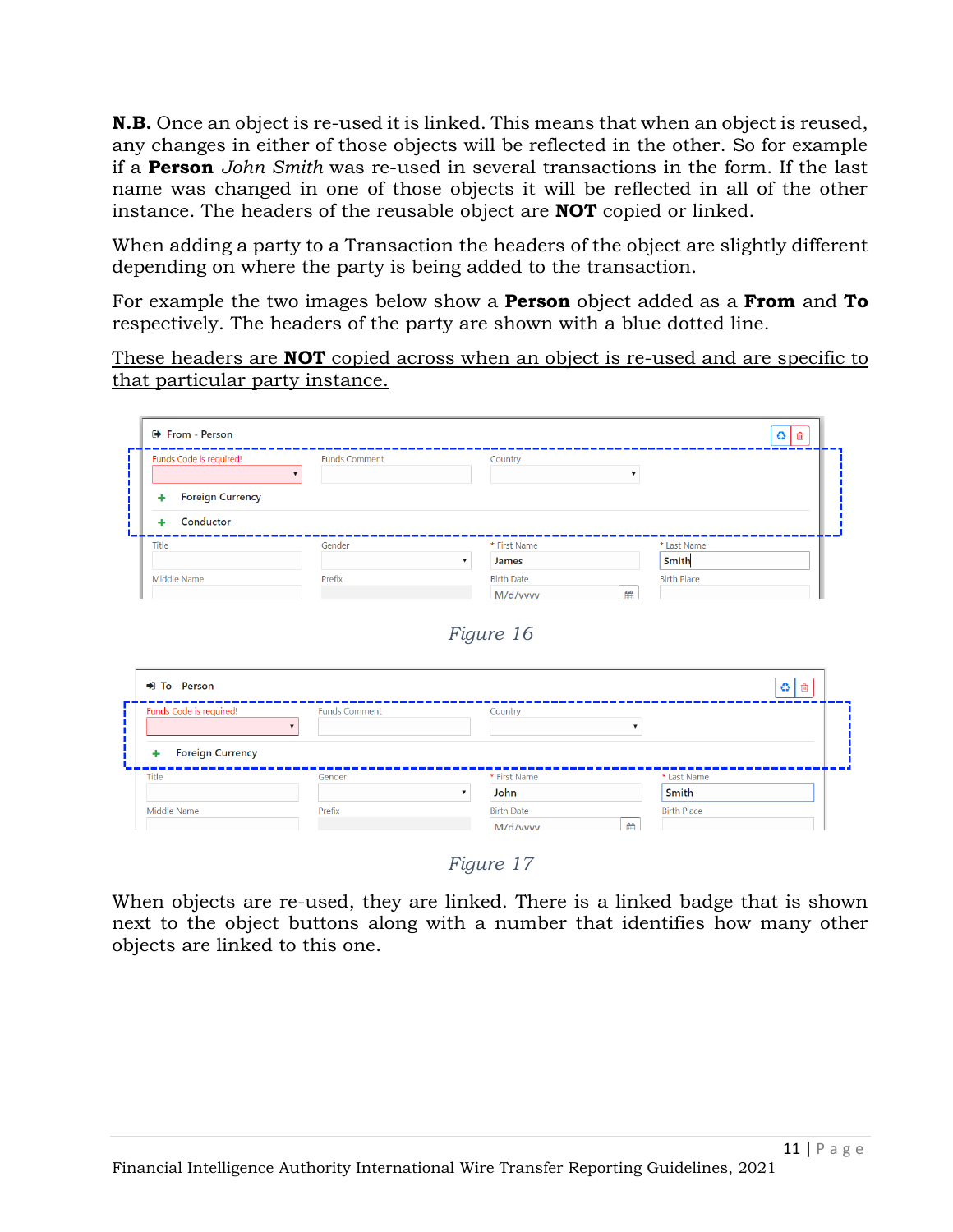| Person | <b>First Name</b><br>John | Last Name<br>Smith        | <b>Birth Date</b> | ----------<br>圙<br>ю<br>% 3 |
|--------|---------------------------|---------------------------|-------------------|-----------------------------|
| Person | <b>First Name</b><br>John | Last Name<br>Smith        | <b>Birth Date</b> | 圙<br>ю<br>ዔ 3               |
| Person | <b>First Name</b><br>John | <b>Last Name</b><br>Smith | <b>Birth Date</b> | 13<br>圙<br>ዔ 3              |

# *Figure 18*

In the Navigation panel – selecting a re-used object also identifies which other objects are linked to that one. In the figure below, when the selecting the *John Smith* person, both *John Smith* person objects show an icon indicating there are linked.

| $\vee$ X New Transaction      |   |  |
|-------------------------------|---|--|
| $\vee$ $\triangle$ John Smith | o |  |
| $\vee$ X New Transaction      |   |  |
| $\vee$ <b>4</b> James Smith   |   |  |
| $\vee$ X New Transaction      |   |  |
| $\vee$ $\triangle$ John Smith | Q |  |

*Figure 19*

# **4. Transactions Upload/Download**

The goAML Web Form provides the ability to upload and download, full and partial transactions as XML files. This allows users to create and re-use templates that can speed up the manual entry of reports.

# **4.1. How to Download a Transactions**

*[Figure 20](#page-12-0)* shows a goAMLWeb report that has been partially completed. It contains a single transaction with an Account. It may be required that the user wishes to submit several transactions that contain this account and will therefore want to download the transaction as it is so that it can be re-used as a template.

Any transactions can be downloaded, it is not necessary for a transaction to be valid or complete.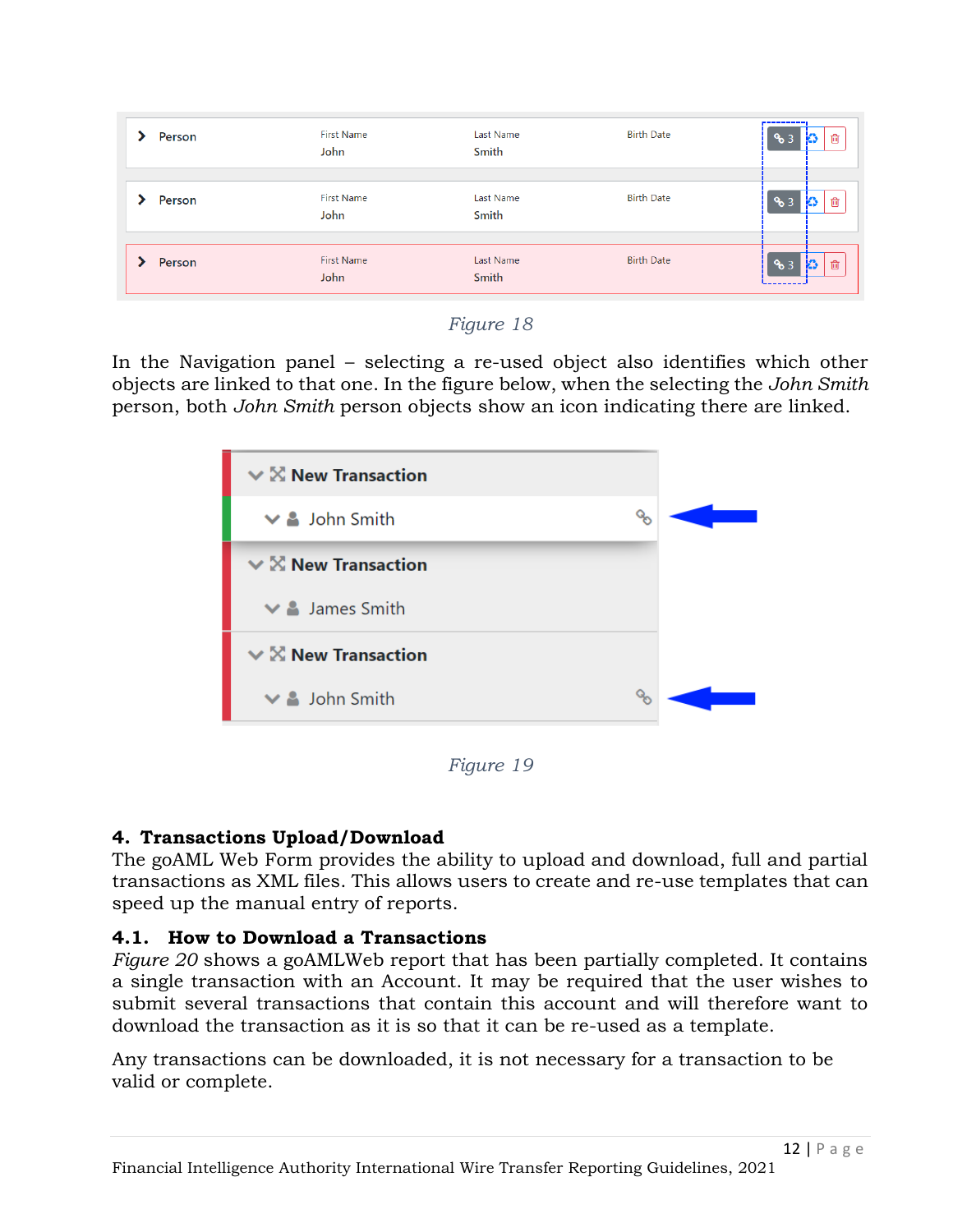In order to download the transaction as XML, hover the mouse over the Transaction in the navigator pane on the left of the report and the download icon  $\bullet$  will appear. Hovering over this will show the tooltip **Download Transaction (XML)**.

| Report ID: 3058-0-0                 | VBA<br><b>Transaction</b>                                |                                               |                                      | 會                                    |
|-------------------------------------|----------------------------------------------------------|-----------------------------------------------|--------------------------------------|--------------------------------------|
| <b>Attachments</b>                  | Number is required!                                      | Internal Reference Number                     | * Transmode Code                     | <b>Transmode Comment</b>             |
| <b>Indicators</b>                   | $\mathbb{Q}^0_0$                                         |                                               | <b>Electronic transaction</b>        | $\overline{\phantom{a}}$             |
| <b>Transactions</b>                 | Amount is required!<br><b>Download Transaction (XML)</b> | * Date                                        | * Late Deposit?                      |                                      |
| $\vee$ $\mathbb{X}$ New Transaction | û<br><b>Teller</b>                                       | 曲<br>07/08/2019<br>authorized                 | Location                             |                                      |
| $\vee$ [0] Adam123                  |                                                          |                                               |                                      |                                      |
|                                     | Description                                              |                                               |                                      |                                      |
|                                     |                                                          |                                               |                                      |                                      |
|                                     |                                                          |                                               |                                      |                                      |
|                                     | Comments                                                 |                                               |                                      |                                      |
|                                     |                                                          |                                               |                                      |                                      |
|                                     |                                                          |                                               |                                      |                                      |
|                                     | <b>Involved Parties</b>                                  |                                               |                                      |                                      |
|                                     | + 0 Account Account (My Client)                          |                                               | + & Person Person (My Client)        | + <b>B</b> Entity Entity (My Client) |
|                                     |                                                          |                                               |                                      |                                      |
|                                     | $\vee$ Account                                           |                                               |                                      | ◎   命<br>$\mathcal{S}_{\mathcal{O}}$ |
|                                     | * Role                                                   | Funds code                                    | * Country                            | Significance                         |
|                                     | Payee / Sender                                           | $\pmb{\mathrm{v}}$<br>$\overline{\mathbf{v}}$ | <b>ANDORRA</b><br>$\pmb{\mathrm{v}}$ |                                      |
|                                     | Funds comment                                            | Comments                                      |                                      |                                      |
|                                     | <b>Foreign Currency</b>                                  |                                               |                                      |                                      |
|                                     | * Account Number                                         | Name                                          | * Institution Name                   | <b>Branch</b>                        |
|                                     | Adam123                                                  |                                               | <b>Alpha Bank</b>                    |                                      |
|                                     | Account_Non_Banking_Institution                          | * Institution Code                            | * Swift                              | Account Type                         |
|                                     |                                                          | $^{\circ}$<br>ADWER2323                       | $\odot$                              | ۷.                                   |
|                                     | Status Codo                                              | Curroncy Code                                 | <b>Ronofician</b>                    | <b>IRANL</b>                         |

Clicking this button will download the transaction.

*Figure 20*

<span id="page-12-0"></span>*Figure 21* - [Downloaded Transaction XML](#page-13-0) below shows the resulting XML that is downloaded. Only the fields that are provided in the report are given in the XML. Some fields that are mandatory, such as **transaction number** are also included,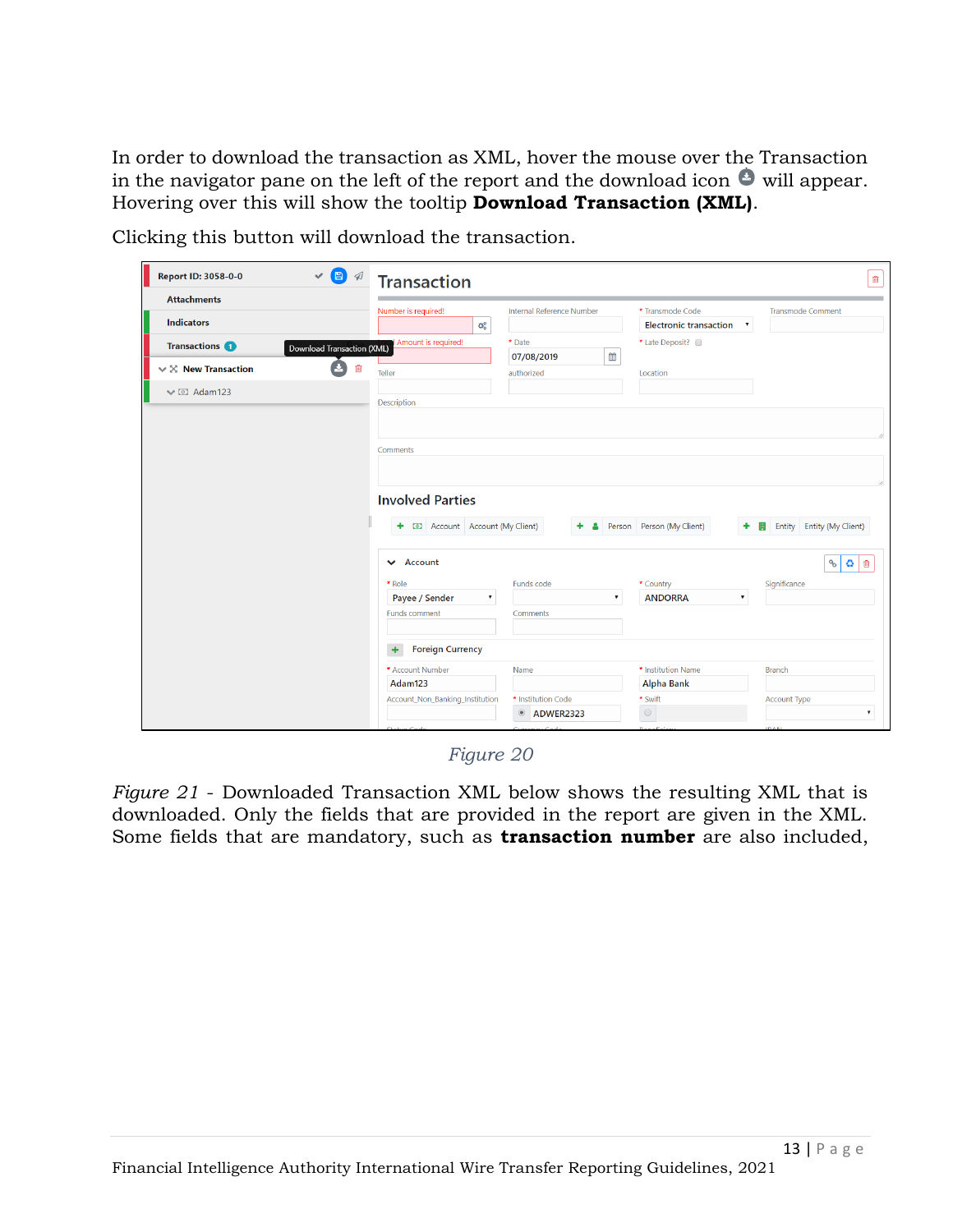

*Figure 21 - Downloaded Transaction XML*

<span id="page-13-0"></span>Everything inside the <u><transaction></u> tags follow the structure of the goAML Schema.

The difference between the XML used to download/upload transactions and the schema is that the transactions are *wrapped* in the <u>reportdata</u> and [<transactions>](file:///C:/Users/nuttall/Downloads/TRN_%20(1).xml) tags. This is because multiple transactions can be downloaded or uploaded at once, and so a root element is required (**reportdata**). The group element (**transactions**) is used so that the functionality can be extensible in the future to accommodate other groups of reusable objects such as Persons, Accounts and Entities.

The following XML example shows how multiple transactions will appear when downloaded.

#### [<reportdata>](file:///C:/Users/nuttall/Downloads/TRN_%20(1).xml)

[<transactions>](file:///C:/Users/nuttall/Downloads/TRN_%20(1).xml)

[<transaction>](file:///C:/Users/nuttall/Downloads/TRN_%20(1).xml) … </transaction> [<transaction>](file:///C:/Users/nuttall/Downloads/TRN_%20(1).xml) … </transaction>

# </transactions>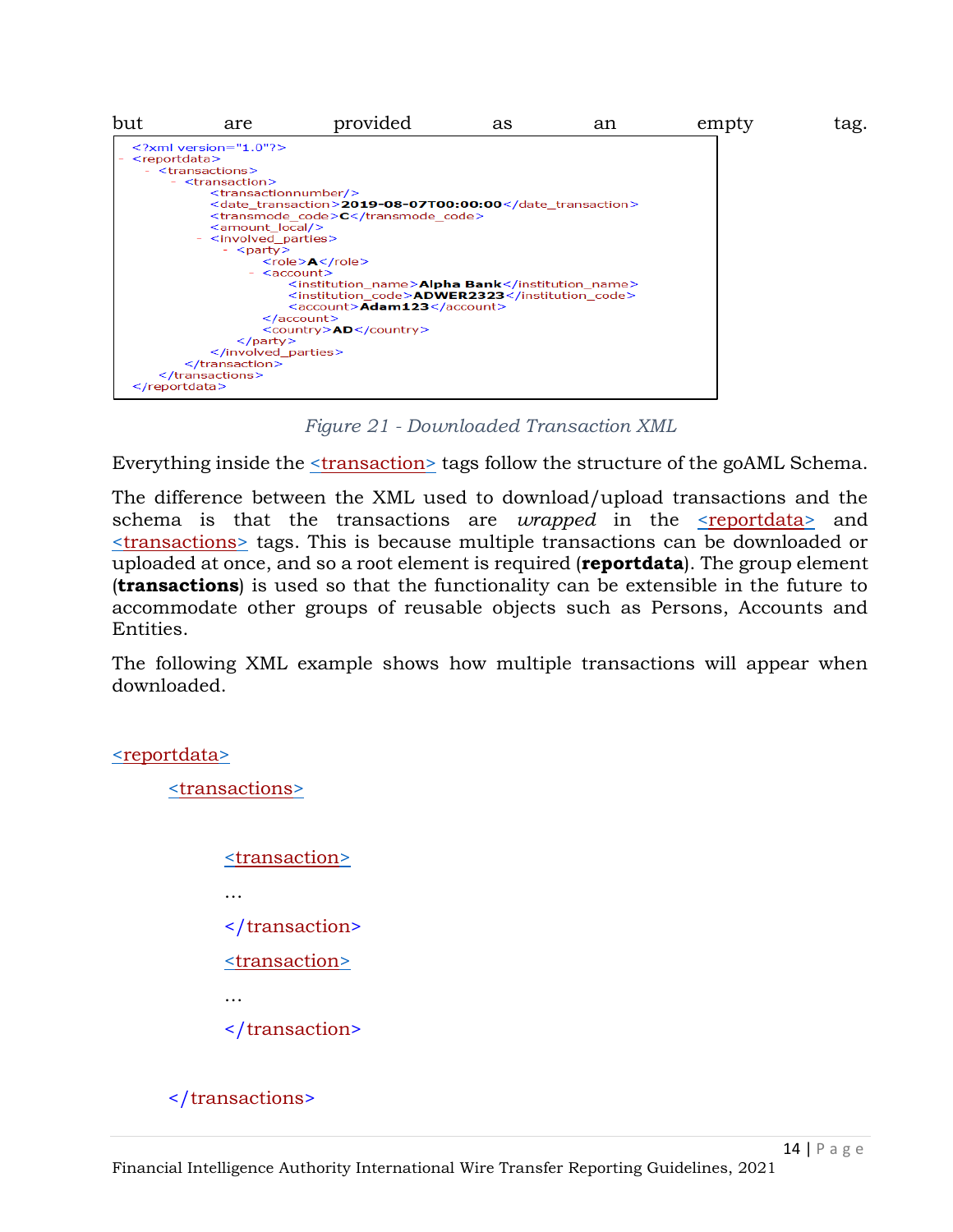# </reportdata>

All transaction files that are downloaded can be used immediately for uploading as templates for new transactions.

*Figure 22* - [Download All Transactions](#page-14-0) shows where to download all the transactions in the report. Hovering the mouse pointer over the **Transactions** header in the left navigator will display the button.

| <b>Attachments</b>       |                                           |                           |                       |
|--------------------------|-------------------------------------------|---------------------------|-----------------------|
| <b>Indicators</b>        | <b>Download All Transactions</b><br>(XML) | Number is required!<br>œ  | Internal Reference Nu |
| <b>Transactions</b>      | $\infty$                                  | Local Amount is required! | * Date                |
| $\vee$ X New Transaction |                                           | Teller                    | 07/08/2019            |

*Figure 22 - Download All Transactions*

# <span id="page-14-0"></span>**4.2. How to Upload Transactions**

The first thing to do before uploading transactions is to make sure that the XML is correct.

Each transaction should be inside a [<transaction>](file:///C:/Users/nuttall/Downloads/TRN_%20(1).xml) tag and must follow the goAML schema structure, however it does not have to be valid, i.e. the data does not have to be complete or conform to the restrictions of the schema such as mandatory, min/max, decimal etc.

The transactions should then be placed inside [<reportdata>](file:///C:/Users/nuttall/Downloads/TRN_%20(1).xml) and [<transactions>](file:///C:/Users/nuttall/Downloads/TRN_%20(1).xml) tags as shown in [Figure 23](#page-15-0) below. It is also possible to upload each transaction individually in separate files however even a single transaction must be contained in these *wrapper* tags for it to be uploaded successfully.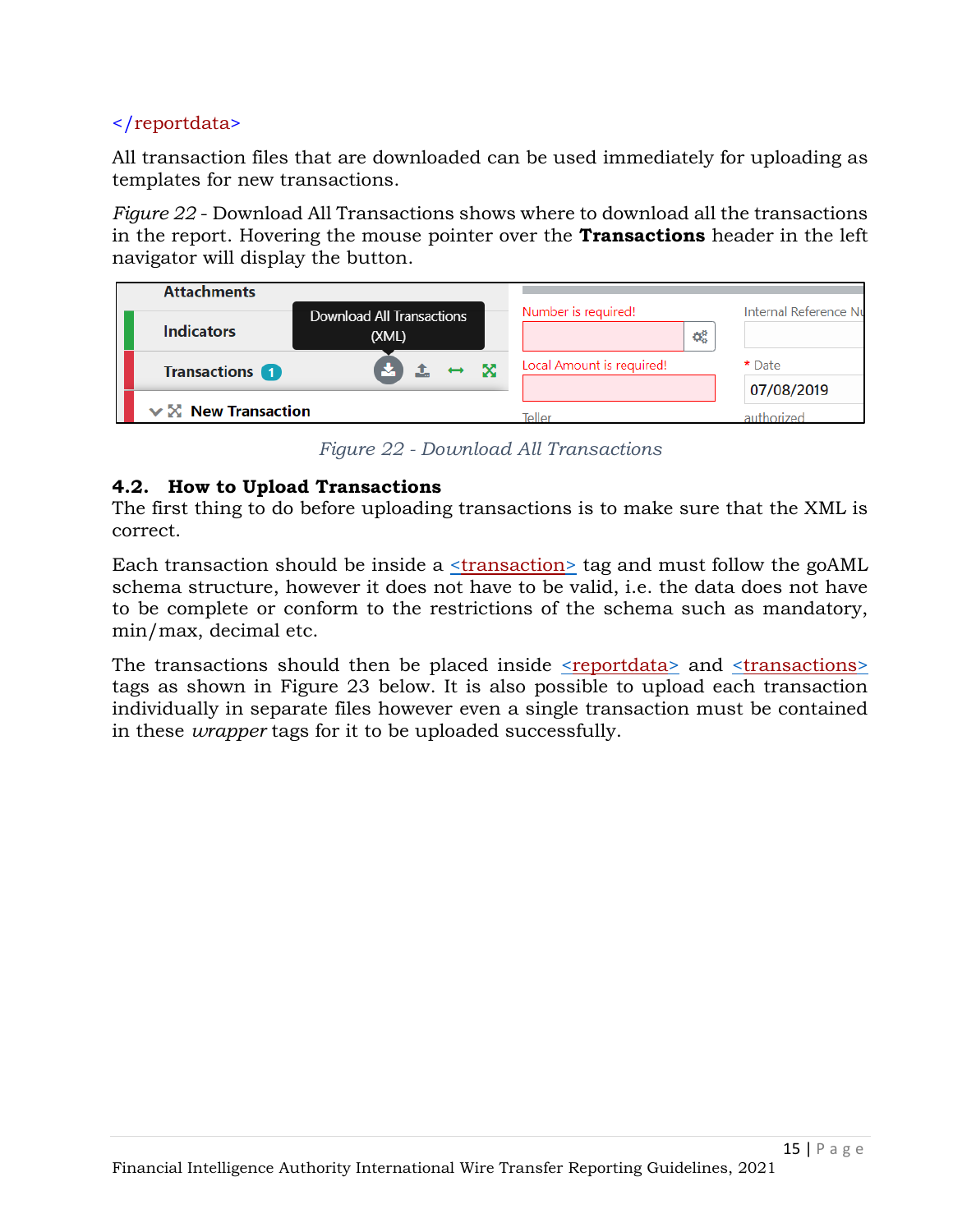

*Figure 23*

<span id="page-15-0"></span>Once the file is ready for upload, place the mouse over the **Transactions** header in the left hand navigator so that the **Upload Transactions (XML)** button is displayed as shown in [Figure 24](#page-15-1) and click it to open the file dialog.

| <b>Indicators</b>   |                                       | Local Currency Code: CHF   | Rep        |
|---------------------|---------------------------------------|----------------------------|------------|
| <b>Transactions</b> | <b>Upload Transactions (XML)</b><br>X | Reporting Entity Branch is | <b>Rep</b> |
|                     |                                       | Reason is required!        |            |

*Figure 24*

<span id="page-15-1"></span>Select the file containing the transactions and click the **Upload** button as shown in [Figure 25](#page-15-2)

<span id="page-15-2"></span>

*Figure 25*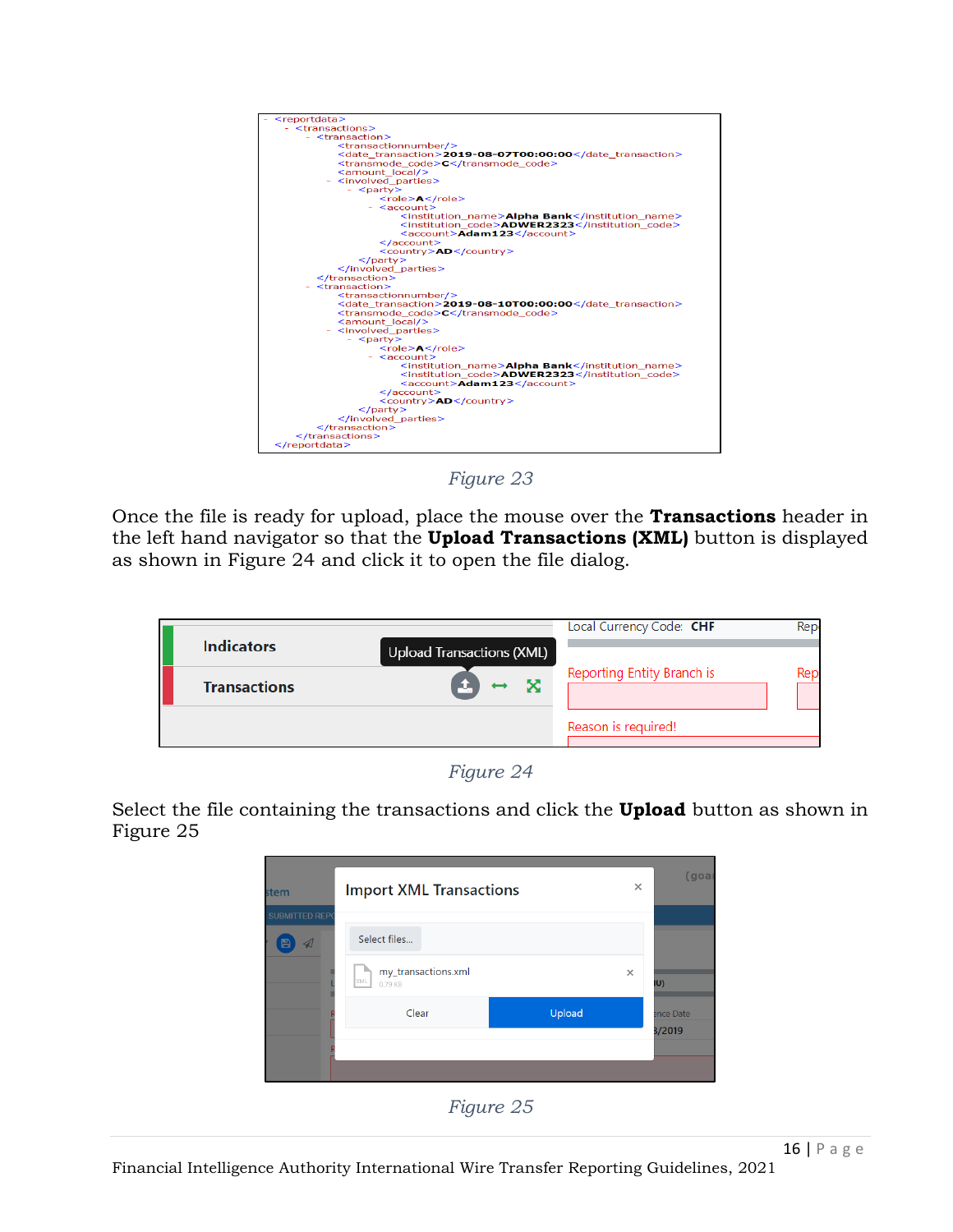The file will be read and the transactions will be added to the report as shown in [Figure 26.](#page-16-0)

| $\vee$ 8<br>Report ID: 3060-0-0<br>$\triangleleft$ | Comments                                                                                                      |
|----------------------------------------------------|---------------------------------------------------------------------------------------------------------------|
| <b>Attachments</b>                                 |                                                                                                               |
| <b>Indicators</b>                                  | <b>Involved Parties</b>                                                                                       |
| $0$ CHF<br><b>Transactions</b>                     | $\bigoplus$ Account Account (My Client)<br>+ & Person Person (My Client)<br>+     Entity   Entity (My Client) |
| $\vee$ X New Transaction                           |                                                                                                               |
| $\vee$ I Adam123                                   | Account<br>$\frac{1}{2}$<br>$\checkmark$<br>面<br>Significance<br>* Role<br>Funds code<br>* Country            |
| $\vee$ X New Transaction                           | Payee / Sender<br><b>ANDORRA</b><br>$\pmb{\mathrm{v}}$                                                        |
| $\vee$ [9] Adam123                                 | Funds comment<br>Comments                                                                                     |
|                                                    | <b>Foreign Currency</b><br>٠                                                                                  |
|                                                    | * Account Number<br>Name<br>* Institution Name<br><b>Branch</b><br><b>Alpha Bank</b><br>Adam123               |

*Figure 26*

<span id="page-16-0"></span>All transactions are added to the report as they are shown in the file. There is no processing on the report or file. For example, if there is an existing transaction in the report with the same number as one in the file, it will result in two transactions in the report with the same number. Any linking of accounts must also be done manually after the transactions have been uploaded.

### **4.3. Linking of Accounts**

After transactions have been uploaded, all objects such as Persons, Accounts and Entities are treated individually, that means that changing the data on one object will not change the data on any of the other objects even if they have the same data.

For Accounts, it is possible to link objects that share a matching **Account Key** so that any changes to one of those Account objects will be reflected in all others. The Account key is based on a combination of *Account Number + Institution Name + Institution Code* or Swift. See "[Template for Account matching logic](#page-17-0)" for examples.

For example:

<span id="page-16-1"></span>

| <b>Indicators</b>                        |                                                   |                      |                         | <b>Link Accounts</b> |
|------------------------------------------|---------------------------------------------------|----------------------|-------------------------|----------------------|
| 0 zAR<br><b>Transactions</b>             |                                                   |                      |                         | Tooltip              |
| $\vee$ $\leftrightarrow$ New Transaction | □ From - Account                                  |                      |                         | ◎ 自                  |
|                                          | * Funds Code                                      | <b>Funds Comment</b> | * Country               |                      |
| $\vee$ $\rightarrow$ [0] Adam123         | <b>UNKNOWN</b>                                    | $\mathbf{v}$         | <b>NETHERLANDS</b>      | 7                    |
| $\vee$ $\leftrightarrow$ New Transaction | <b>Foreign Currency</b>                           |                      |                         |                      |
| $\vee$ $\rightarrow$ [0] Adam123         | * Account Number                                  | Name                 | <b>Institution Name</b> | <b>Branch</b>        |
|                                          | Adam123                                           |                      |                         |                      |
| $\vee$ $\leftrightarrow$ New Transaction | Account_Non_Banking_Institution* Institution Code |                      | * Swift                 | <b>Account Type</b>  |
| $\vee$ $\rightarrow$ 0 Sarah123          |                                                   | $\bullet$ Adam123    | $\circledcirc$          |                      |
|                                          | Status Code                                       | Currency Code        | <b>Reneficiary</b>      | <b>IRAN</b>          |

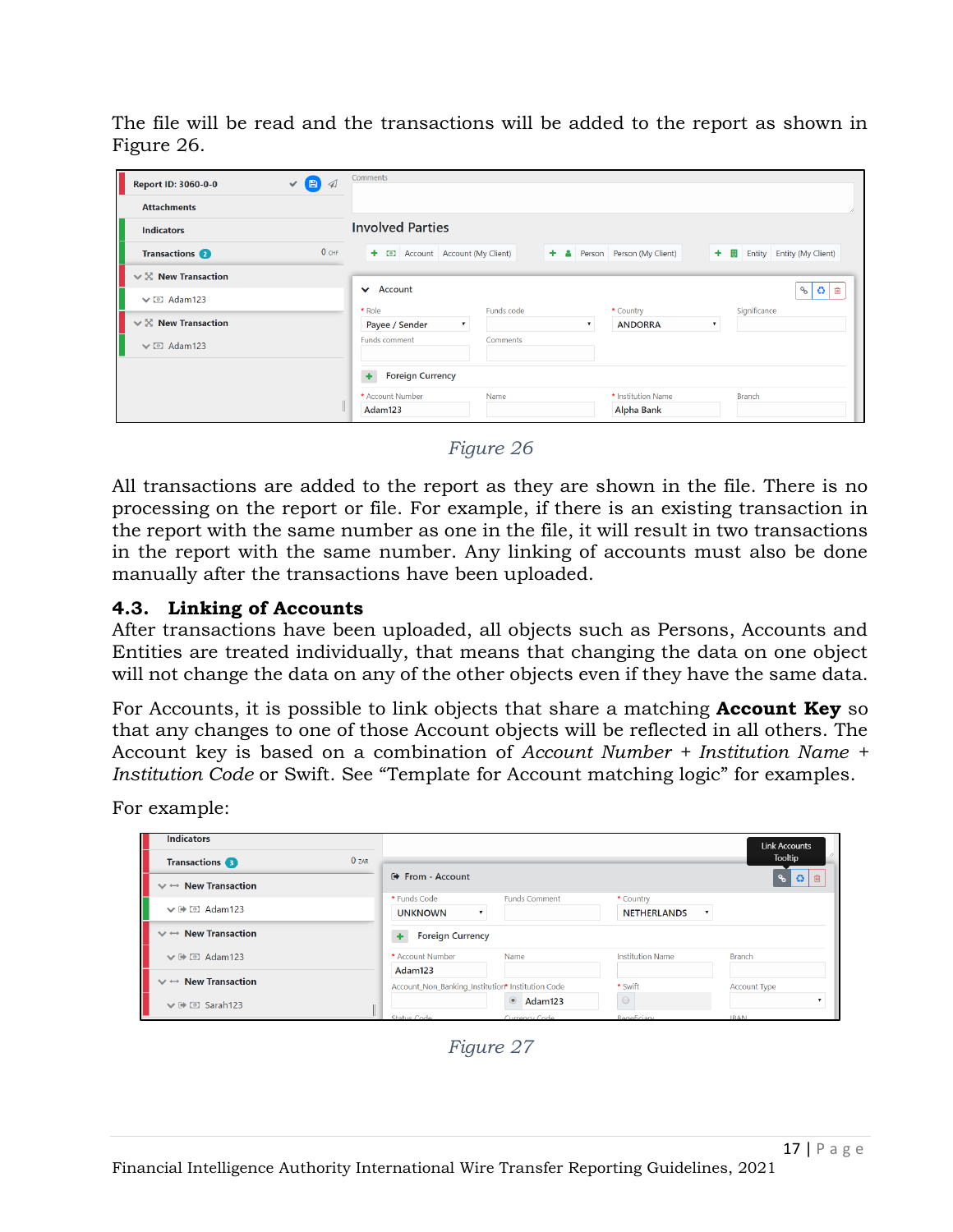In [Figure 27](#page-16-1) there are three uploaded transactions each with an Account. The first two Accounts have the same Account number **Adam123**. The first account is selected and highlighted in the editor.

By clicking on the **Link Accounts** button  $\begin{bmatrix} \infty \\ \infty \end{bmatrix}$  of the first account, all the information of the first account will be copied to the second account (and any other accounts that have this number). After this any change to either of these accounts will be reflected in the other. The account **Sarah123** is not affected.

The green box in [Figure 28](#page-17-1) shows the areas that contain the linked account data. The red boxes show **From** and **Foreign Currency** objects which are not part of the **Account** object and are therefore not linked.

| □ From - Account                                           |                                   |                                                              | $\mathcal{P}$<br>Ø<br>ŵ |
|------------------------------------------------------------|-----------------------------------|--------------------------------------------------------------|-------------------------|
| * Funds Code<br><b>UNKNOWN</b><br>$\overline{\phantom{a}}$ | <b>Funds Comment</b>              | * Country<br><b>NETHERLANDS</b><br>$\boldsymbol{\mathrm{v}}$ |                         |
| <b>Foreign Currency</b>                                    |                                   |                                                              |                         |
| * Account Number<br>Adam123                                | Name                              | <b>Institution Name</b>                                      | <b>Branch</b>           |
| Account_Non_Banking_Institution* Institution Code          | $\circledcirc$<br><b>Adam1236</b> | * Swift<br>$\circledcirc$                                    | <b>Account Type</b>     |
| Status Code<br>۰                                           | <b>Currency Code</b><br>٠         | Beneficiary                                                  | <b>IBAN</b>             |
| <b>Client Number</b>                                       | Opened<br>曲<br>M/d/yyyy           | Closed<br>m<br>M/d/yyyy                                      | Balance                 |
| Date of Balance<br>M/d/yyyy                                | <b>Beneficiary Comment</b>        | Comments                                                     |                         |
| <b>Entity</b>                                              |                                   |                                                              |                         |
| Signatory(ies)                                             |                                   |                                                              |                         |

*Figure 28*

<span id="page-17-1"></span><span id="page-17-0"></span>Template for Account matching logic

| Account matching based on combination of account data |                                | result          |
|-------------------------------------------------------|--------------------------------|-----------------|
| Account Number: 11111                                 | Account Number: 11111          | <b>Match</b>    |
| Account Number: 11111                                 | Account Number: 11111          | <b>Match</b>    |
| <b>Institution Name: BankA</b>                        | <b>Institution Name: BankA</b> |                 |
| Account Number: 11111                                 | Account Number: 11111          | <b>Match</b>    |
| <b>Institution Code: BABA</b>                         | <b>Institution Code: BABA</b>  |                 |
| Account Number: 11111                                 | Account Number: 11111          | <b>Match</b>    |
| Swift: ABC                                            | Swift: ABC                     |                 |
| Account Number: 11111                                 | Account Number: 11111          | <b>Match</b>    |
| <b>Institution Name: BankA</b>                        | Institution Name: BankA        |                 |
| <b>Institution Code: BABA</b>                         | <b>Institution Code: BABA</b>  |                 |
| Account Number: 11111                                 | Account Number: 11111          | <b>Match</b>    |
| <b>Institution Name: BankA</b>                        | Institution Name: BankA        |                 |
| <b>Institution Code: BABA</b>                         | <b>Institution Code: BABA</b>  |                 |
| Swift: ABC                                            | Swift: XYZ                     |                 |
| Account Number: 11111                                 | Account Number: 11111          | <b>Match</b>    |
| <b>Institution Name: BankA</b>                        | Institution Name: BankA        |                 |
| Swift: ABC                                            | Swift: ABC                     |                 |
| Account Number: 11111                                 | Account Number: 11111          | <b>No match</b> |
| <b>Institution Name: BankA</b>                        | Institution Name: BankA        |                 |